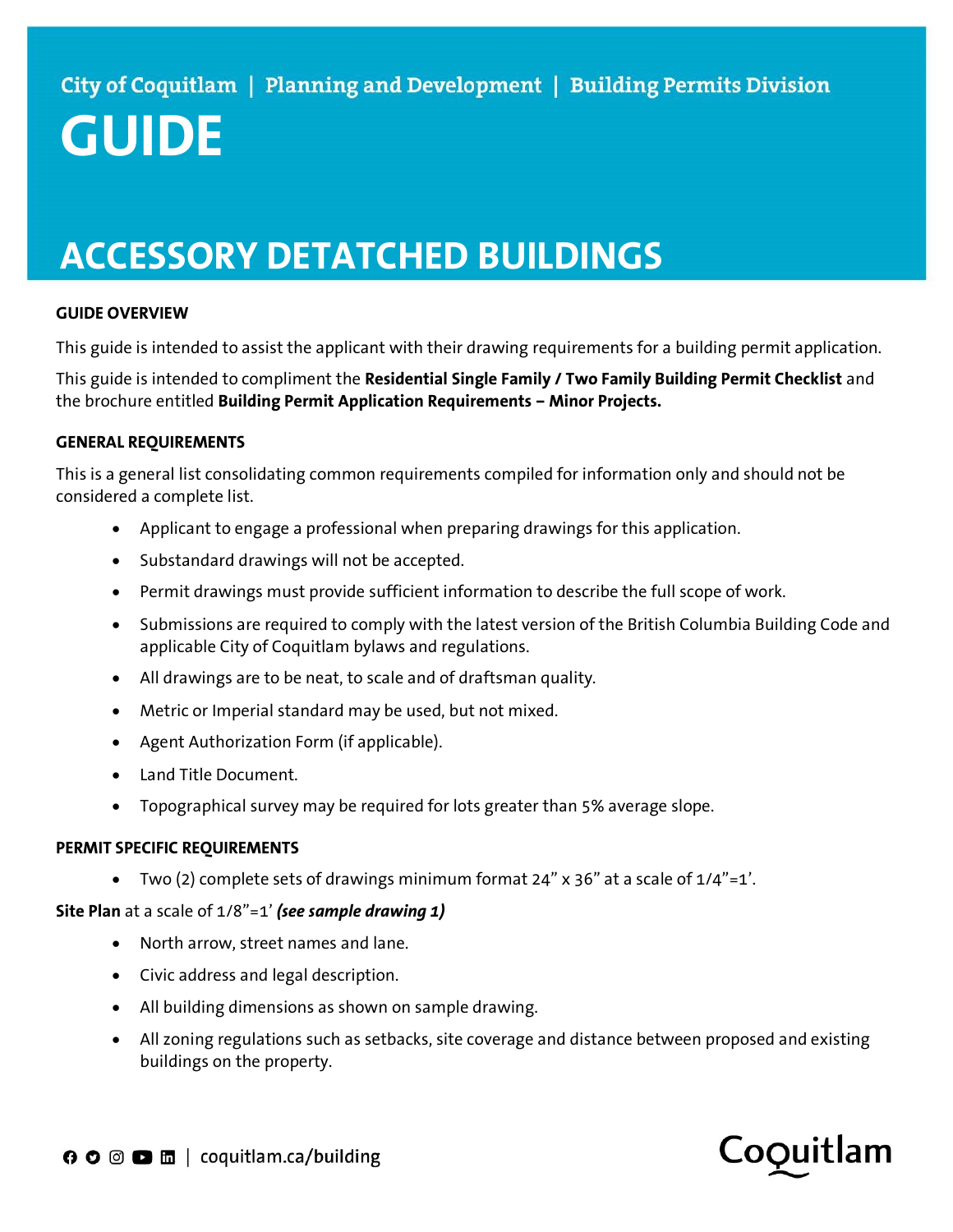Site Plan (continued)

- Existing and finished grade elevations at all corners of the proposed building and driveway grade elevations at the property line where the driveway meets the existing road or lane surface. Driveway slope to be specified as a percentage.
- Driveway width and location of crossing at property line. All new driveway access requests must be approved by the Engineering and Public Works Department.
- Site dimensions as per posting survey.
- Easements, right of ways, water courses, and areas restricted by covenant(s).
- Retaining wall locations and heights (if applicable).
- Location of any constraining obstacles such as telephone poles, guy wires, trees, fire hydrants, signs, light standards.

### Foundation, Floor and Roof Plans (see sample drawing 2)

- Overall building dimensions and detailed dimensions of all construction components.
- Window and door locations, sizes and swings.
- Direction and size of all roof structural components, including beams and hangers.
- All engineered beams and components to be sealed and signed by a Registered Professional Structural Engineer.

### Cross Section(s) and Construction Details (see sample drawing 3)

- Floor and ceiling height.
- Height between underside of uppermost ceiling and roof peak.
- Floor, ceiling, roof and wall assembly details.
- Footing and foundation wall details.
- Listing of all construction materials.

### Elevations (see sample drawing 4)

- Exterior finish.
- Window and door sizes.
- Existing and finished grades at building corners.
- Elevations indicating building height at finished floor, uppermost ceiling, and roof peak.
- Roof slope(s).
- Engineered truss layout (if applicable).



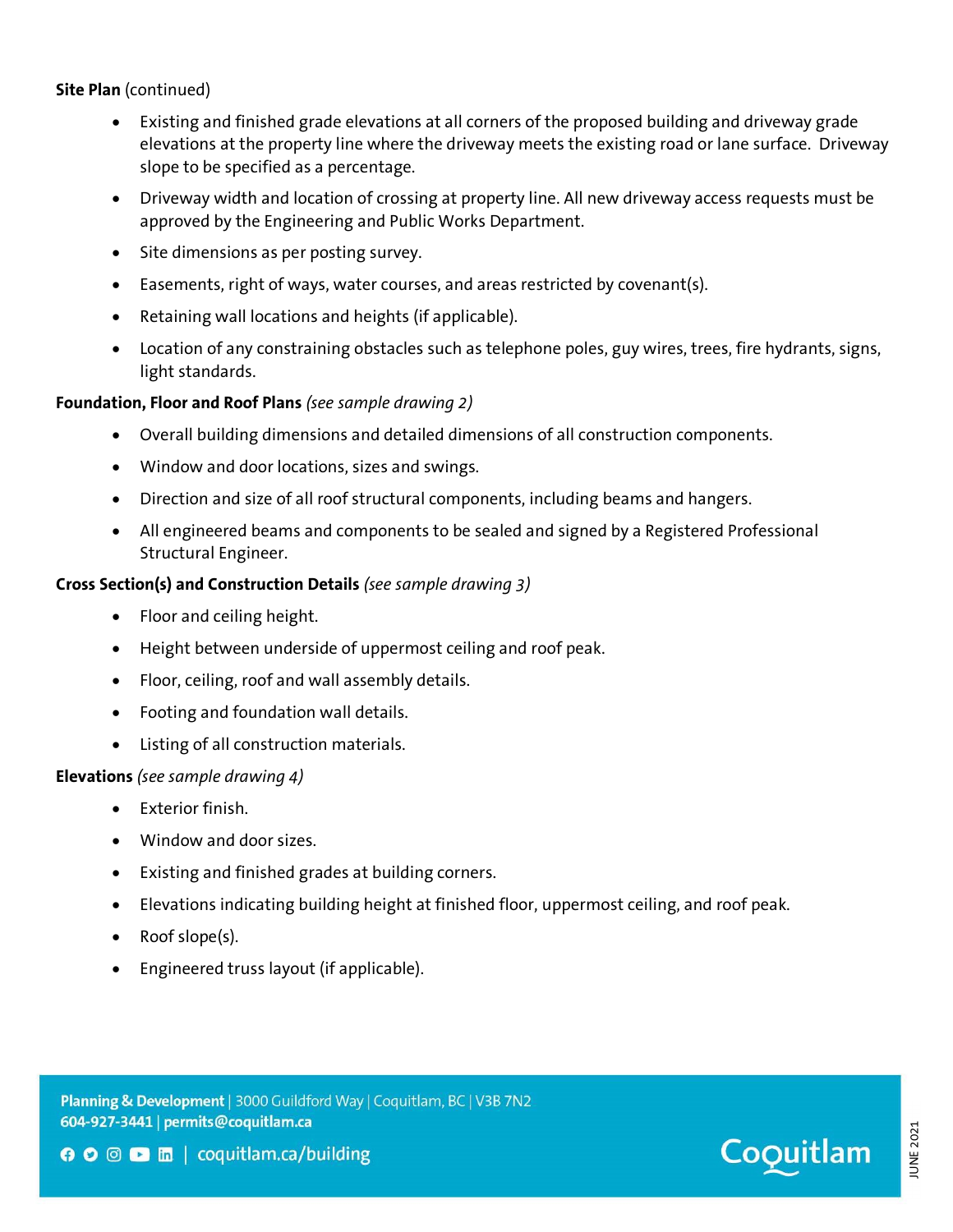#### FEES

Per the City of Coquitlam's Fees and Charges Bylaw, you will have to pay an application fee when you apply. The permit fee is based on the calculated construction and is payable when the permit is ready to be picked up and issued. The fees are broken down as follows:

- 25% of the permit value when the application is made.
- Balance of the permit value when the permit is issued.

#### INSPECTIONS

Complete information on inspections can be found on our Inspections page.

- Buildings and/or structures requiring a building permit will also require inspections performed by City Building Officials.
- Plumbing permits for new plumbing systems and services will require inspections by City Plumbing Officials.
- Fire suppression systems (building sprinklers) will require inspections by City Plumbing Officials.

#### SEE THE FOLLOWING PAGES FOR EXAMPLES

This information is provided for convenience only and is not in substitution of applicable City Bylaws, Provincial or Federal laws and regulations. Always refer to official documents. The City is not responsible for errors found in copies or alterations of this document.

Planning & Development | 3000 Guildford Way | Coquitlam, BC | V3B 7N2 604-927-3441 | permits@coquitlam.ca



**O** ⊙ D **In** | coquitlam.ca/building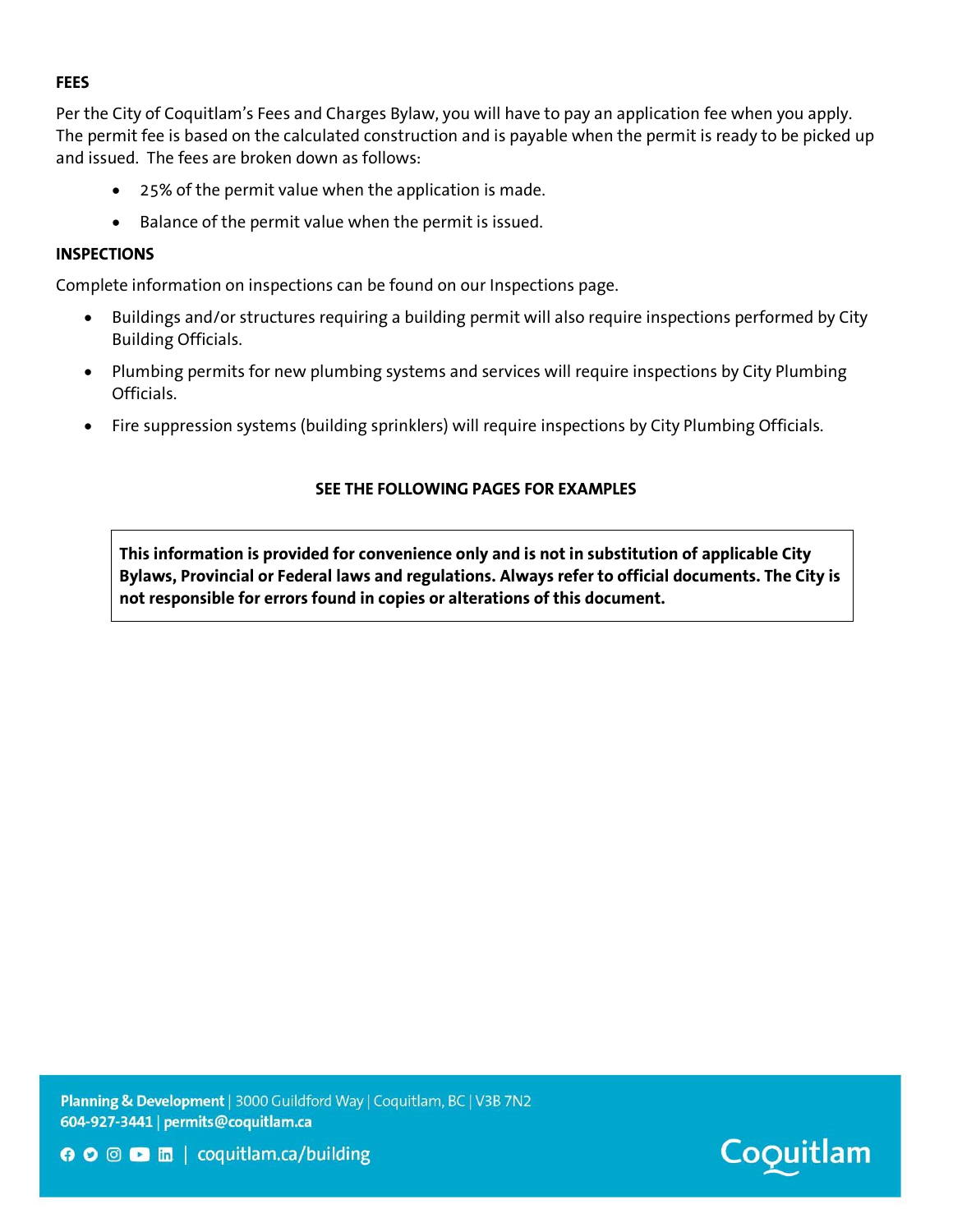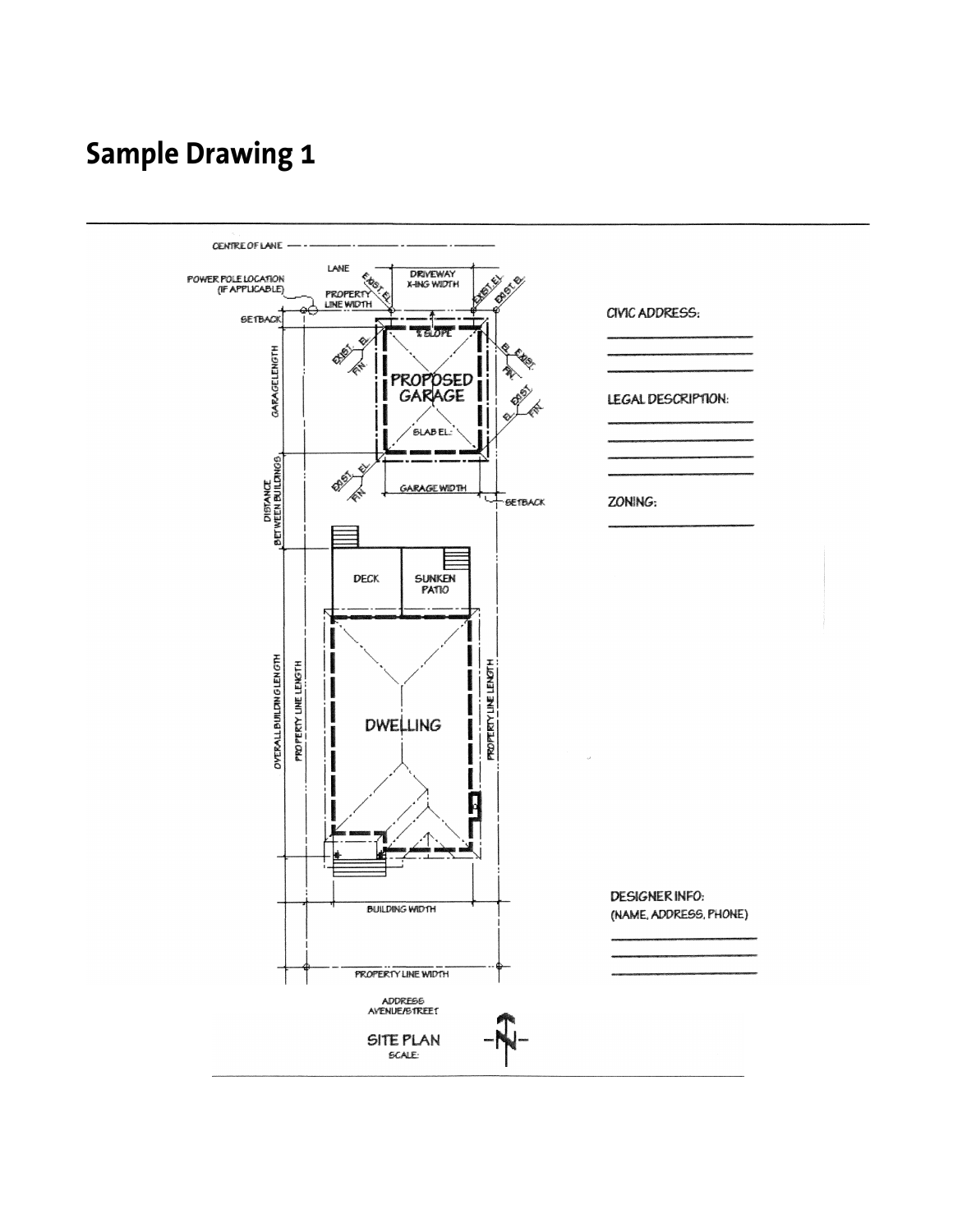

 $\hat{\mathcal{L}}$ 

**GARAGE FLOOR PLAN**<br>SCALE: 1/4" = 1'-0"

 $\lambda$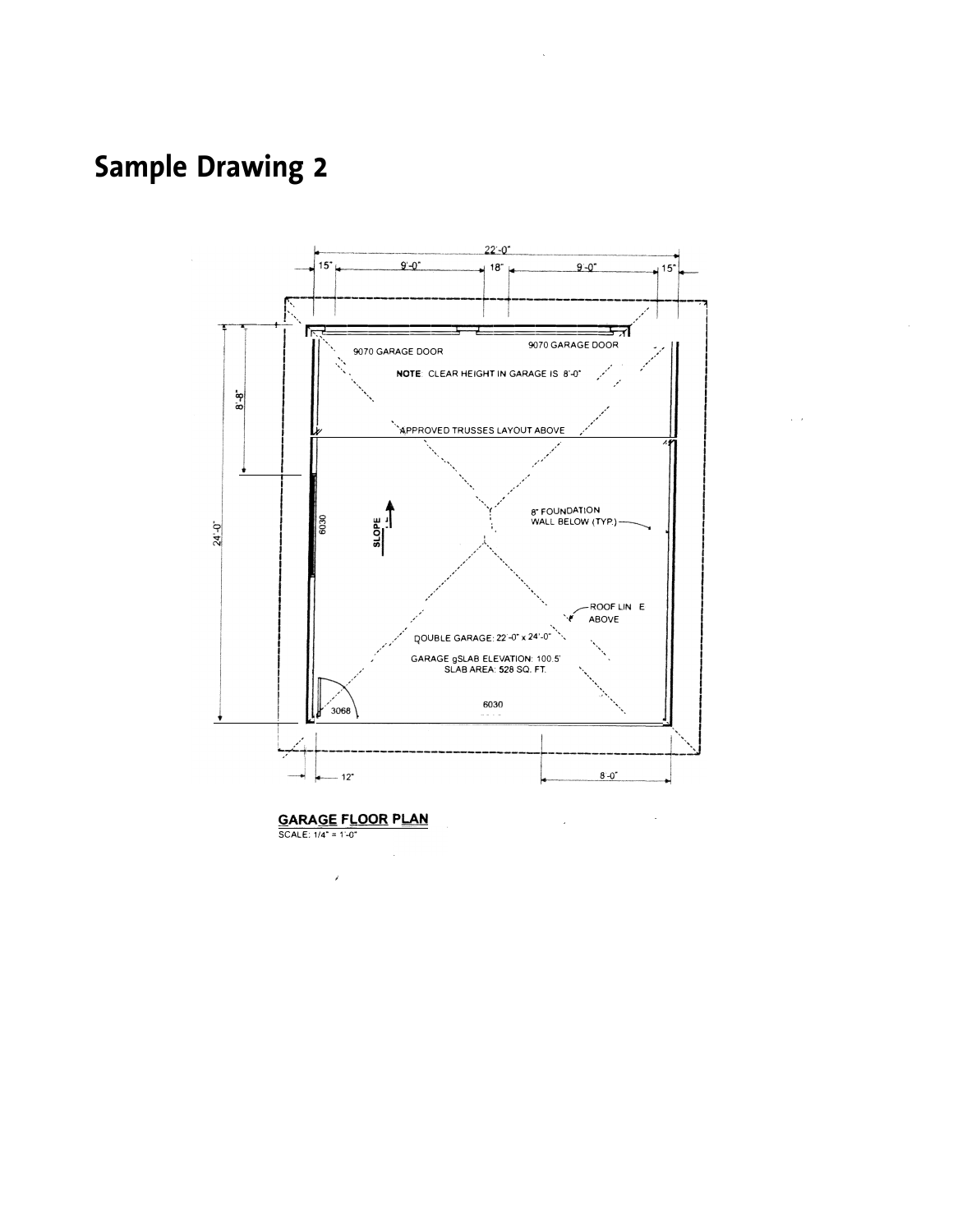